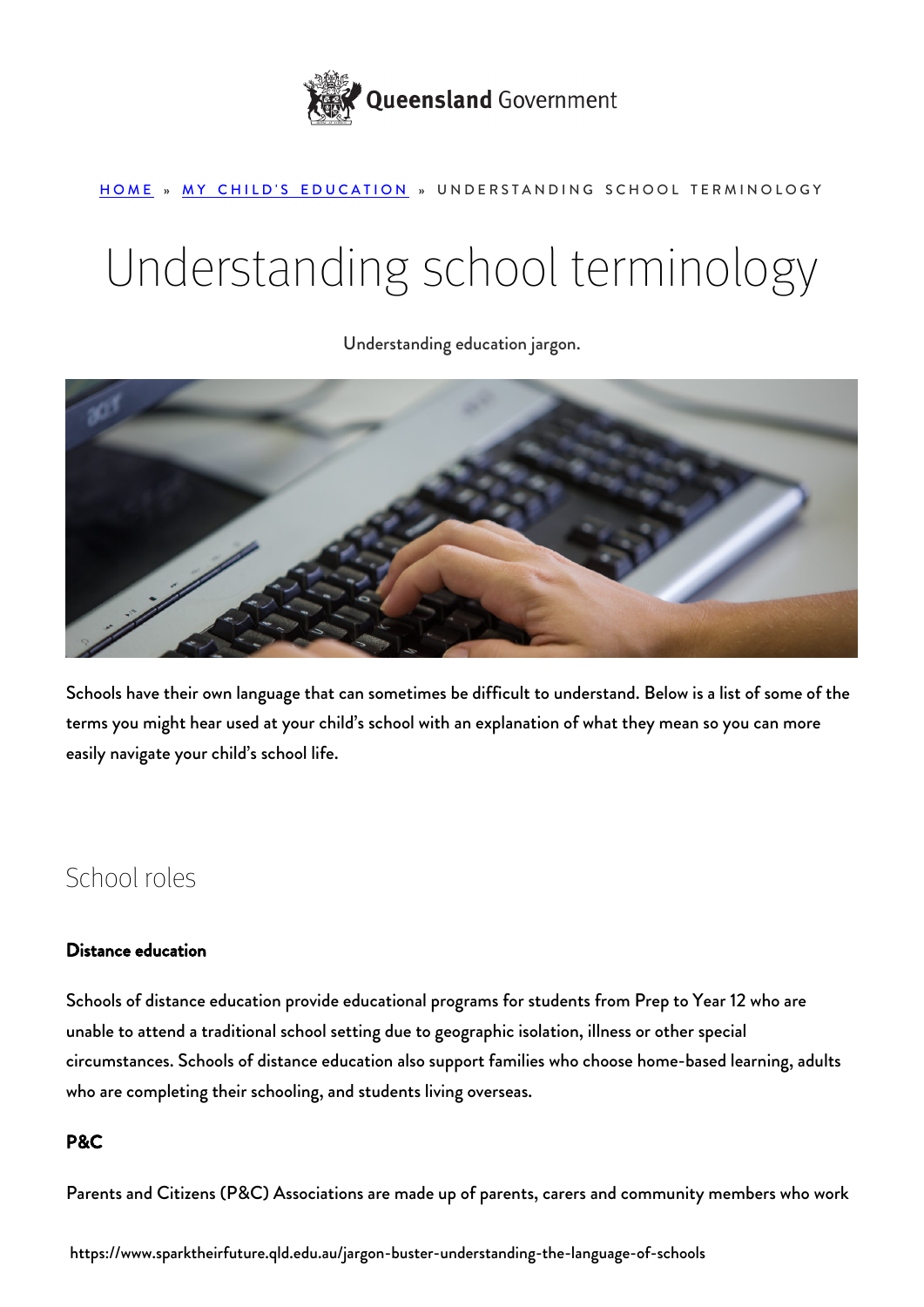in partnership with their school principal and the community to help schools achieve the best possible results for their students. A school P&C meets regularly to provide feedback on school policies and activities and to help with fundraising, school functions, tuckshops, uniform shops and outside school hours care services. Learn more about [Parents and Citizens Associations.](https://education.qld.gov.au/parents-and-carers/parent-participation/p-and-c)

#### Principal

The school Principal has overall responsibility for the management of a school. They lead their school team to ensure students receive high-quality teaching and a range of learning opportunities so every student can reach their potential. They are also responsible for the financial management of their school and sets targets for their school and report on all aspects of a school's performance.

### Deputy Principal

A Deputy Principal supports the school Principal by assisting them in managing the school. Some schools have one or more deputy principals and some deputy principals are responsible for leading the educational outcomes of a particular subject area.

# Guidance Officer (GO)

[Guidance Officers](https://www.sparktheirfuture.qld.edu.au/how-a-guidance-officer-can-help-your-child/) are teachers with additional qualifications and training in the area of guidance and counselling. They work at different schools depending on the needs for such services. Please speak to your child's teacher if you feel your child needs guidance officer support. Watch this Guidance Officer video to understand the important role they play.

# Head of Curriculum (HOC)

A Head of Curriculum is part of a school's leadership team. They support teachers in planning how the curriculum will be delivered at a school and manage the budget and other learning resources to support delivery of the curriculum. HOCs can lead the curriculum for different subject areas such as English or Mathematics.

#### Head of Department (HOD)

A Head of Department is part of a school's leadership team. They lead the development of a specific subject area or the management of student wellbeing, and also manage the teaching staff and financial resources allocated to the area they lead.

# Heads of Special Education Services (HOSES)

Heads of Special Education Services are responsible for special education units or education delivered to

https://www.sparktheirfuture.qld.edu.au/jargon-buster-understanding-the-language-of-schools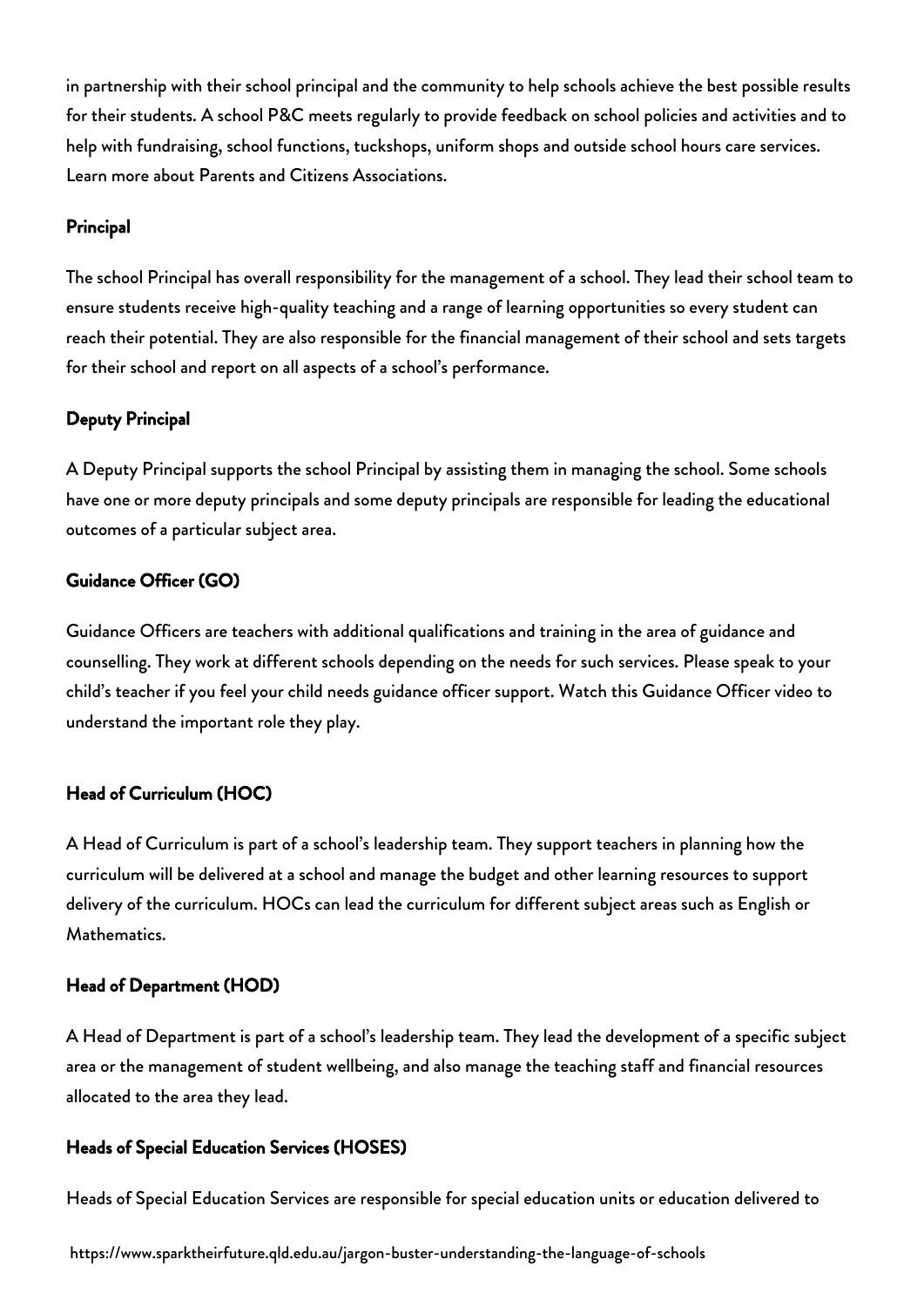students with a disability. These services are not available at every school.

#### School Transition Officer (STO)

A School Transition Officer (STO) helps students prepare for transitions such as planning for life after school. The STO works with the student's family, friends and others who support the student to assist them in realising their goals for their future.

# Learning and teaching

#### Alternative settings

There are a small number of young people who do not thrive in a mainstream school setting. Sometimes, these young people can be referred to alternative settings so they can learn in ways that better suit their personal circumstances. Alternative settings are not the answer for all young people not thriving in mainstream school as each alternative setting is designed to cater for different issues.

In the state school sector, there are a small number of alternative learning services and Positive Learning Centres. There are also 44 non-state special assistance school sites. Not all state schools offer students an alternative setting in which to learn, but all state schools can make adjustments to their learning and teaching approach to suit the needs of different students.

#### ATAR

The ATAR is the rank calculated by the Universities Admissions Centre based on what a student has studied and what they have achieved. Universities generally offer places to students based on their ATAR. The ATAR system was introduced in Queensland in 2019 to replace the Overall Position (OP). Learn more about Queensland's [senior assessment and tertiary entrance system](https://qed.qld.gov.au/programsinitiatives/education/Documents/advancing-futures-sate.pdf).

#### Curriculum

The curriculum outlines the subjects to be taught in Queensland schools from kindergarten to Year 12. The Australian Curriculum consists of eight learning areas: English, Mathematics, Science, Humanities and Social Sciences, Health and Physical Education, Technologies, The Arts, and Languages. All Queensland state schools must implement the Australian Curriculum for Prep to Year 10.

#### C2C

https://www.sparktheirfuture.qld.edu.au/jargon-buster-understanding-the-language-of-schools Curriculum into the Classroom (C2C) is a set of classroom materials written by teachers, to support the learning needs of all Queensland students including those in rural and remote areas, small schools, students enrolled in distance education and students with diverse learning needs and abilities. Learn more about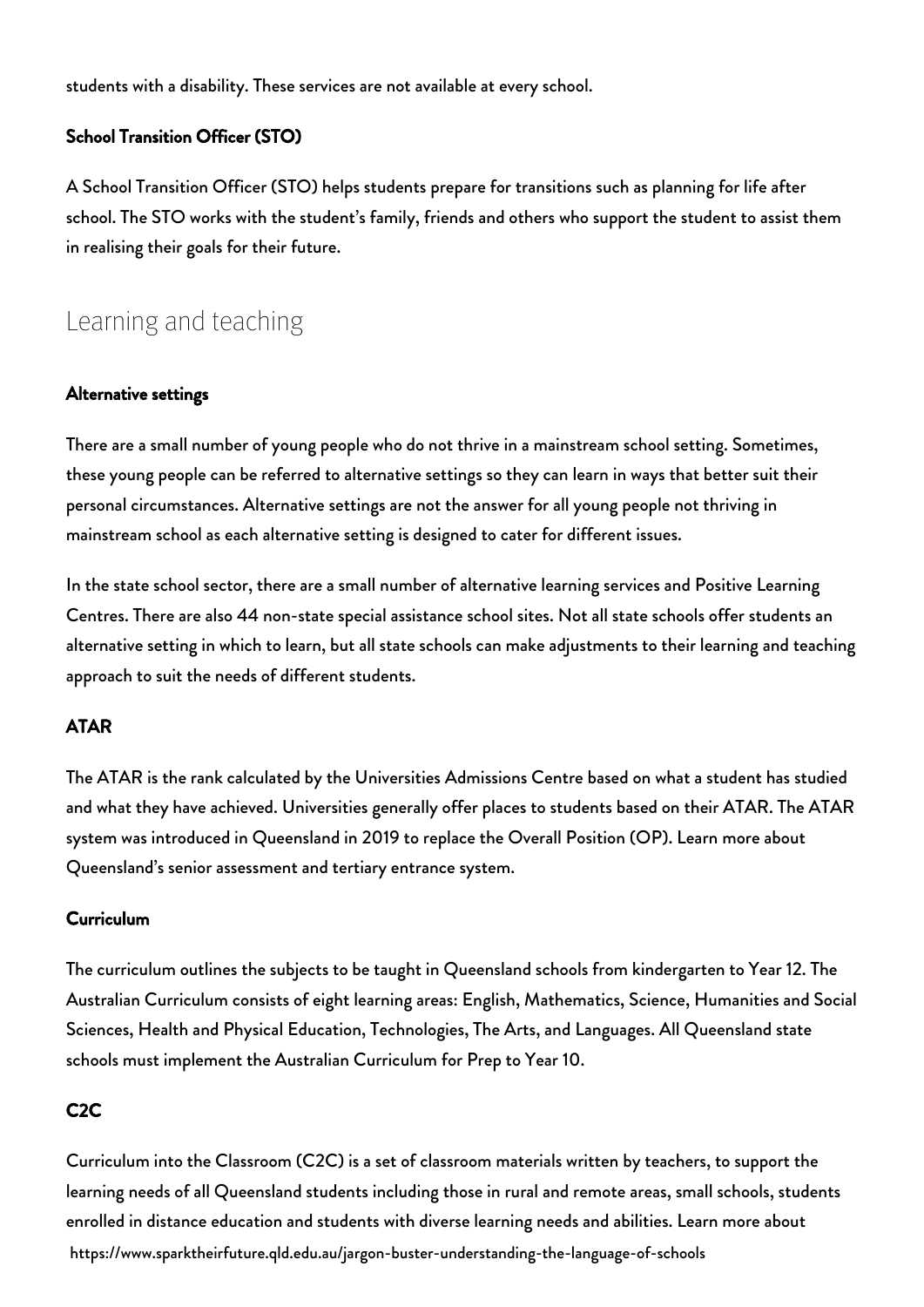[Curriculum into the Classroom](https://education.qld.gov.au/curriculums/Documents/c2c-parent-information.pdf).

### Humanities and social sciences (HASS)

Humanities and social sciences is a subject taught in Queensland schools and is one of eight learning areas included in the Australian Curriculum. This subject looks at human behaviour and interaction in social, cultural, environmental, economic and political contexts both from an historical perspective up to the current day.

### Health and physical education (HPE)

Health and physical education is a subject taught in Queensland schools and is one of eight learning areas included in the Australian Curriculum. In this subject, students participate in a range of physical activities across a range of different sports and also learn about health and mental wellbeing.

### Individual Curriculum Plan (ICP)

An Individual Curriculum Plan is developed for the small number of students who either are not yet meeting, or are exceeding, the achievement standard for their year level. An ICP allows these students to access either a higher- or lower-year level curriculum than other children in their year at school so they can continue to progress in their learning at a pace that fits their abilities. Find out more about [Individual Curriculum Plans.](https://education.qld.gov.au/curriculums/Documents/p-12-curriculum-assessment-reporting-framework.pdf)

#### Information and communication technologies (ICT)

Information and communication technologies education is a subject taught in Queensland schools and is one of eight learning areas included in the Australian Curriculum. Students learn about hardware, software and how information and communication technologies operate in our society.

# Individual Learning Plan (ILP)

An Individual Learning Plan is developed by teachers, parents and school administrators for students with diverse learning needs or a disability. In these cases, the school will make reasonable adjustments to provide these students with access to teaching and learning. The plan documents a student's goals, timelines and what resources will be needed to support the student in achieving their learning goals.

# Industry Liaison Officer (ILO)

An Industry Liaison Officer's (ILO) role is to support secondary school students who are interested in pursuing a vocational pathway such as a school-based apprenticeship or traineeship. ILOs also organise work experience placements for students and develop partnerships with industry and businesses to maximise vocational opportunities for students.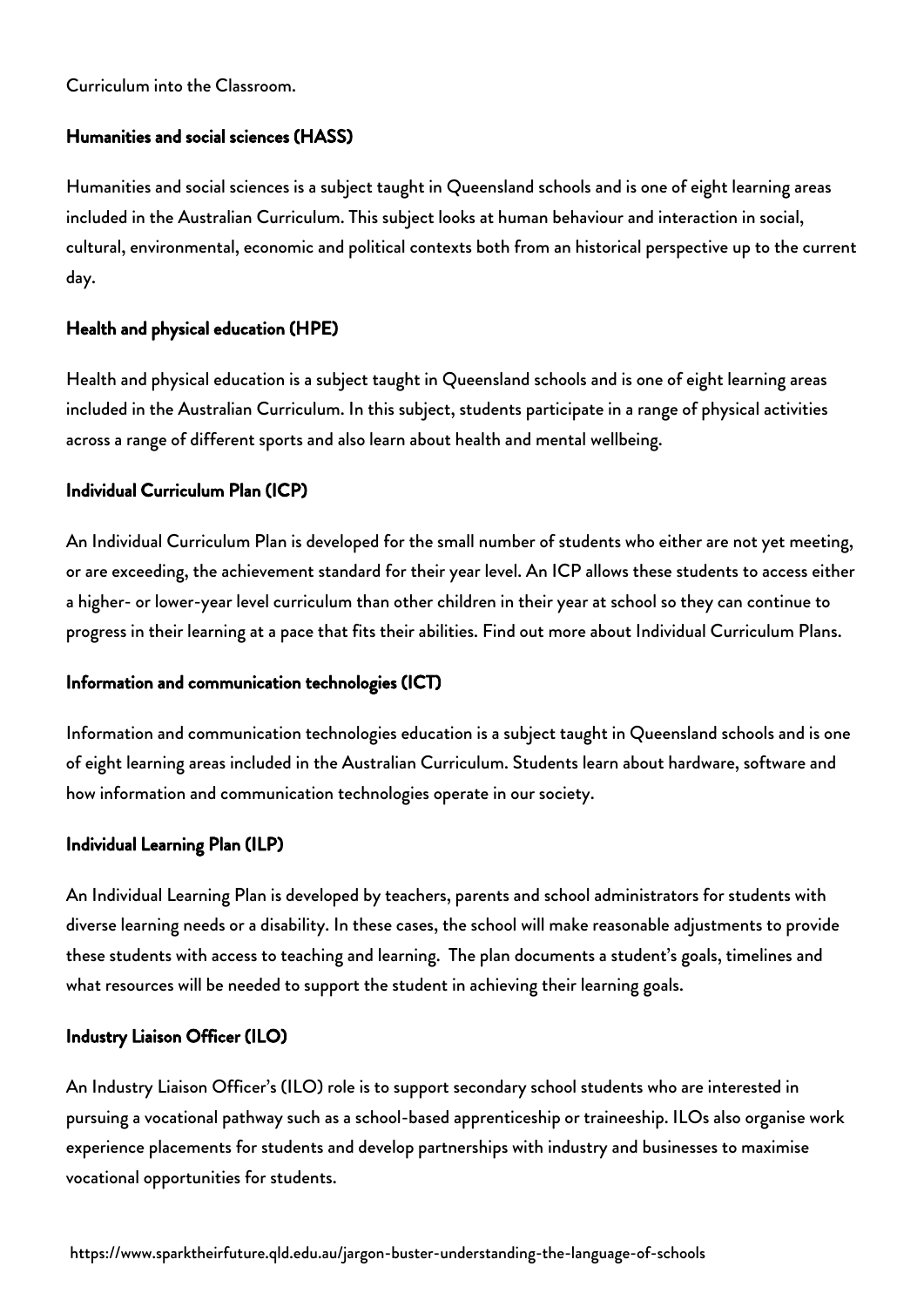## **Literacy**

Literacy is the ability to read, write and understand information.

## NAPLAN

NAPLAN is an annual assessment for students in Years 3, 5, 7 and 9. It tests skills in reading, writing, spelling, grammar and punctuation, and numeracy.

#### **Numeracy**

Numeracy is the ability to work with numbers. It involves mathematical knowledge and understanding, problem-solving and literacy skills.

### Senior Education and Training (SET) plans

In Year 10, students develop a [Senior Education and Training plan.](https://www.sparktheirfuture.qld.edu.au/whats-a-set-plan-and-how-can-i-be-involved/) This plan helps students to structure their learning around their abilities, interests and ambitions, to set goals for Years 11 and 12, and to think about their career options after Year 12, and discuss them with their parents or carers and teachers or careers counsellors. Learn more about [planning pathways.](https://myqce.qcaa.qld.edu.au/planning-your-pathway.html)

## TAFE

[TAFE Queensland](https://tafeqld.edu.au/home.html?) provides practical, job-focused training from entry-level certificates to bachelor degrees at more than 50 locations across Queensland.

# **VET**

Vocational Education and Training (VET) courses are designed to deliver workplace-specific skills and knowledge covering a range of careers and industries including trade and office work, retail, hospitality and technology. Completion of a VET qualification while at school is an opportunity for students to gain a head start to a career pathway in VET after they finish school.

# Behaviour and administration

#### **OneSchool**

OneSchool is the Queensland Department of Education's software that schools use to collect and manage information about their students.

#### Reports

https://www.sparktheirfuture.qld.edu.au/jargon-buster-understanding-the-language-of-schools